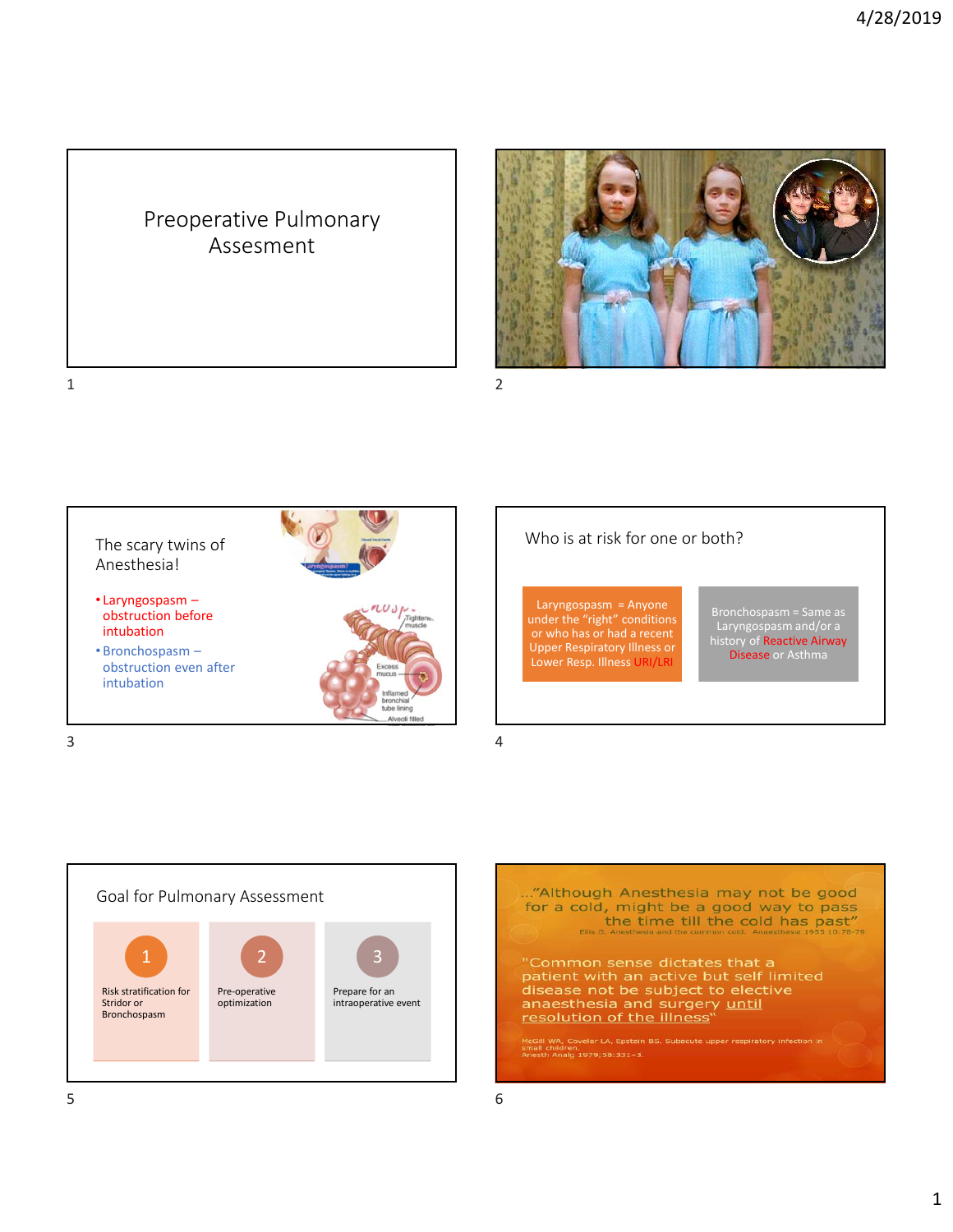

## **Reactive Airway Disease**

- O Asthma like disease developing after single exposure to<br>an "irritant" s.m. Brooks, M.A. Welss, J.L. Bernstein. The exposure to<br>volume 88, 1985, 376-384.
- O Anesthetic gases: Sevoflurane and Desflurane
- O Ariestrietic gases. Sevontifaire and Destrutante<br>O Advanced airway devices: masks, oral aiway, LMA and<br>endotracheal tubes
- 







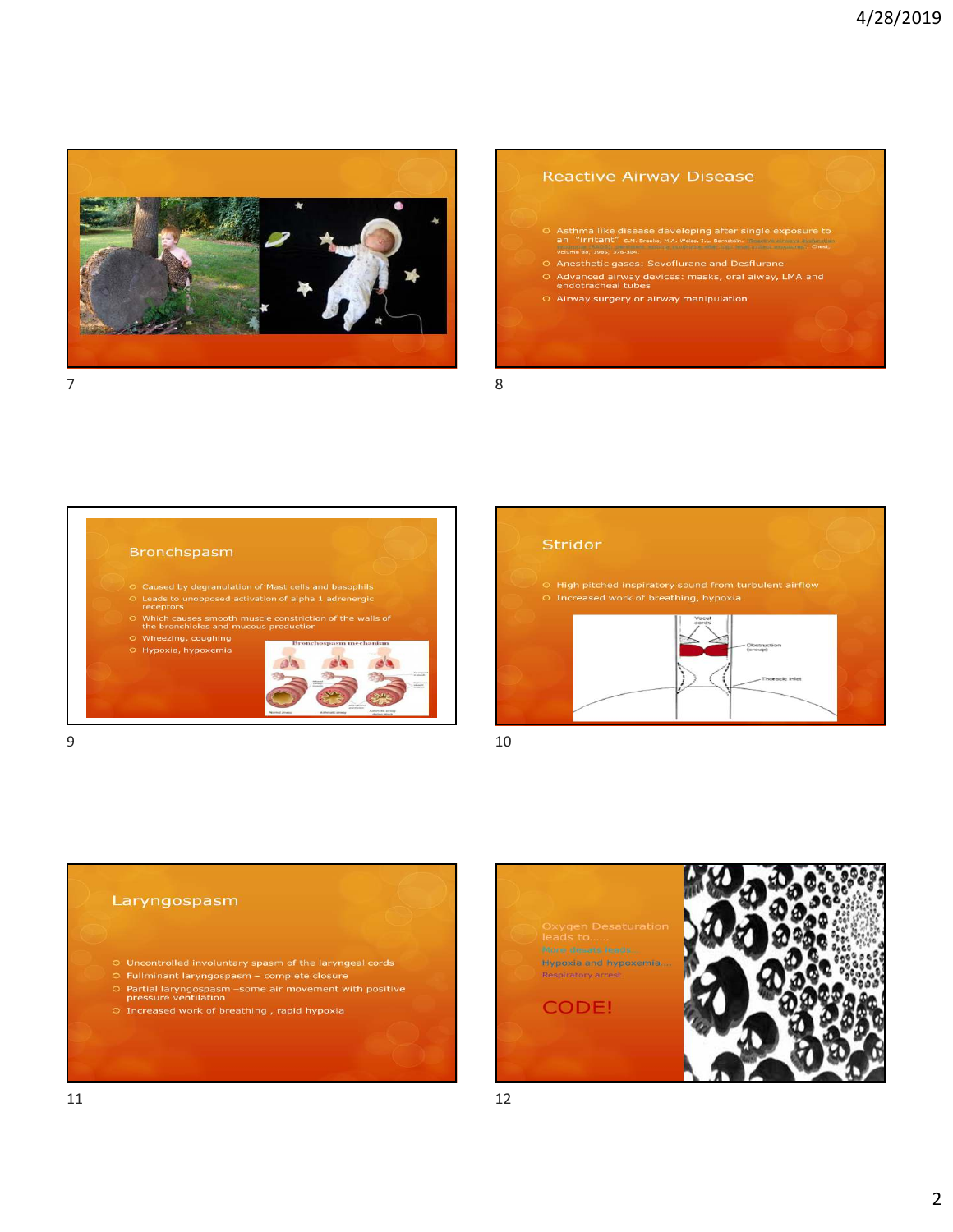## Sounds really bad right?

1. No closed claims literature directly implicating URI or<br>RAD and its sequiae as cause of death<br>2. Evidence mostly from observational retrospective studies<br>not double blinded controlled studies



 $13$  and  $14$ 

| $\circ$ | Death of boy at VCU dental clinic was due to natural causes                                                                                                                                        |
|---------|----------------------------------------------------------------------------------------------------------------------------------------------------------------------------------------------------|
|         | O Posted: Jun 28, 2010 by Andy Jenks                                                                                                                                                               |
|         | O RICHMOND, VA (WWBT) - According to the state medical examiner,<br>the death of a 6-year-old boy at the VCU Dental Clinic was caused<br>by an irregular heart beat due to breathing tube removal. |
|         | O Jacobi Hill died May 11 after he underwent anesthesia for dental<br>treatment at VCU's Pediatric Dental Clinic in Richmond.                                                                      |
|         | O Following weeks of unanswered questions, the medical examiner<br>determined the boy died of natural causes, officially listed as<br>"cardiac dysrhythmia due to endotracheal extubation."        |
|         | O Hill had asthma, but no other known health problems when he was<br>taken to VCU's Dental Clinic for a procedure May 11                                                                           |
|         |                                                                                                                                                                                                    |
|         |                                                                                                                                                                                                    |



 $15$  and  $16$ 







 $17$  and  $18$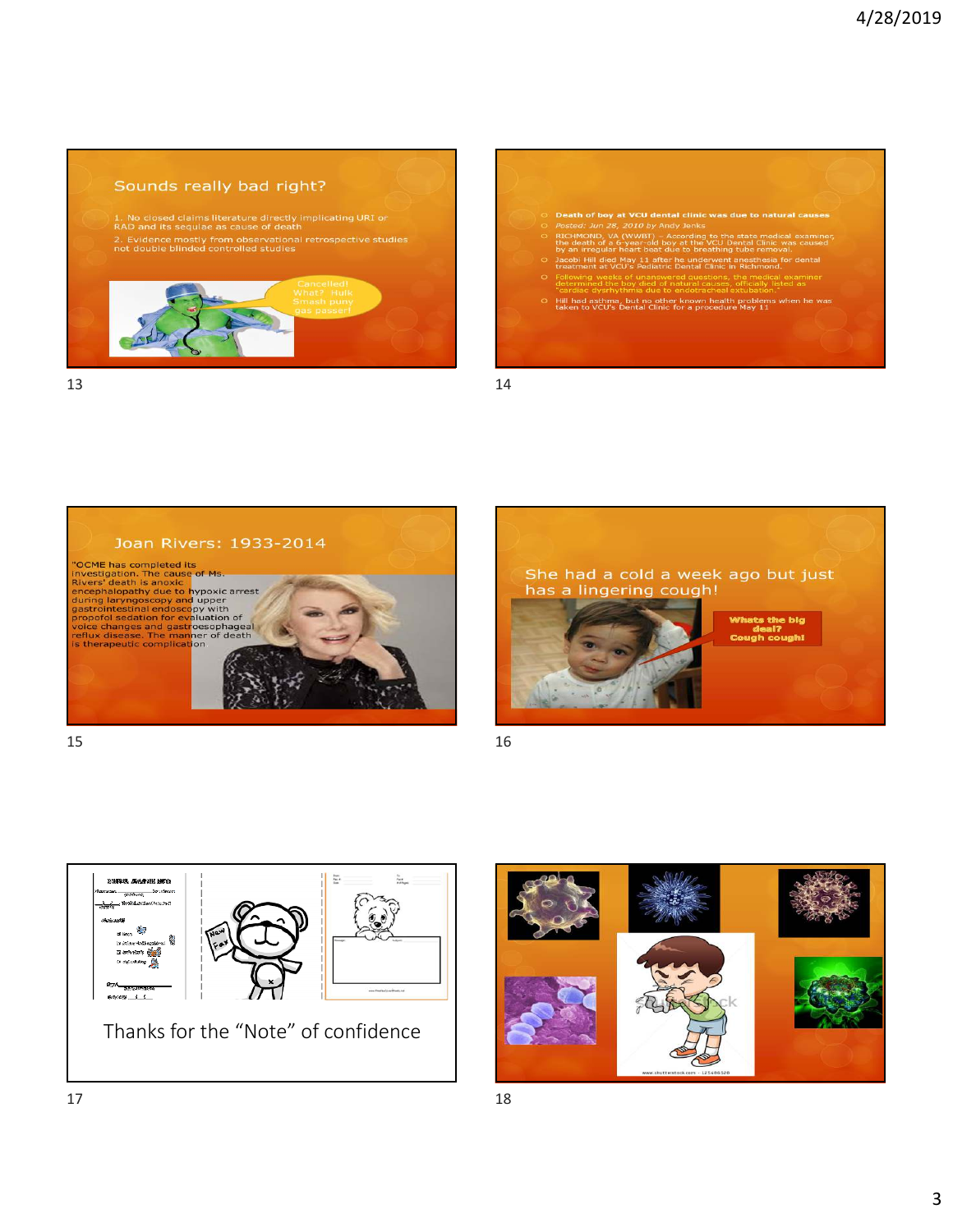

## **Adverse Outcomes**

- O 1 month to 18 years<br>
O Adverse events: desats < 90%, stridor, severe cough,<br>
bronchospasm, laryngospasm<br>
O Rhinorrhea, sore throat, sneezing, nasal congestion,<br>
malaise, cough, fever > 38©
- 
- O Minimum of 2/7 symptoms and signs
- 

19 20



# **Adverse Outcomes**  $\circ$  Increase risk for respiratory complications with current<br>or recent URI in last 4 weeks 2. Airway surgery<br>3. Independent risk factors included copious secretions,<br>age <5, prematurity <37weeks, paternal smoking, and<br>h/o asthma



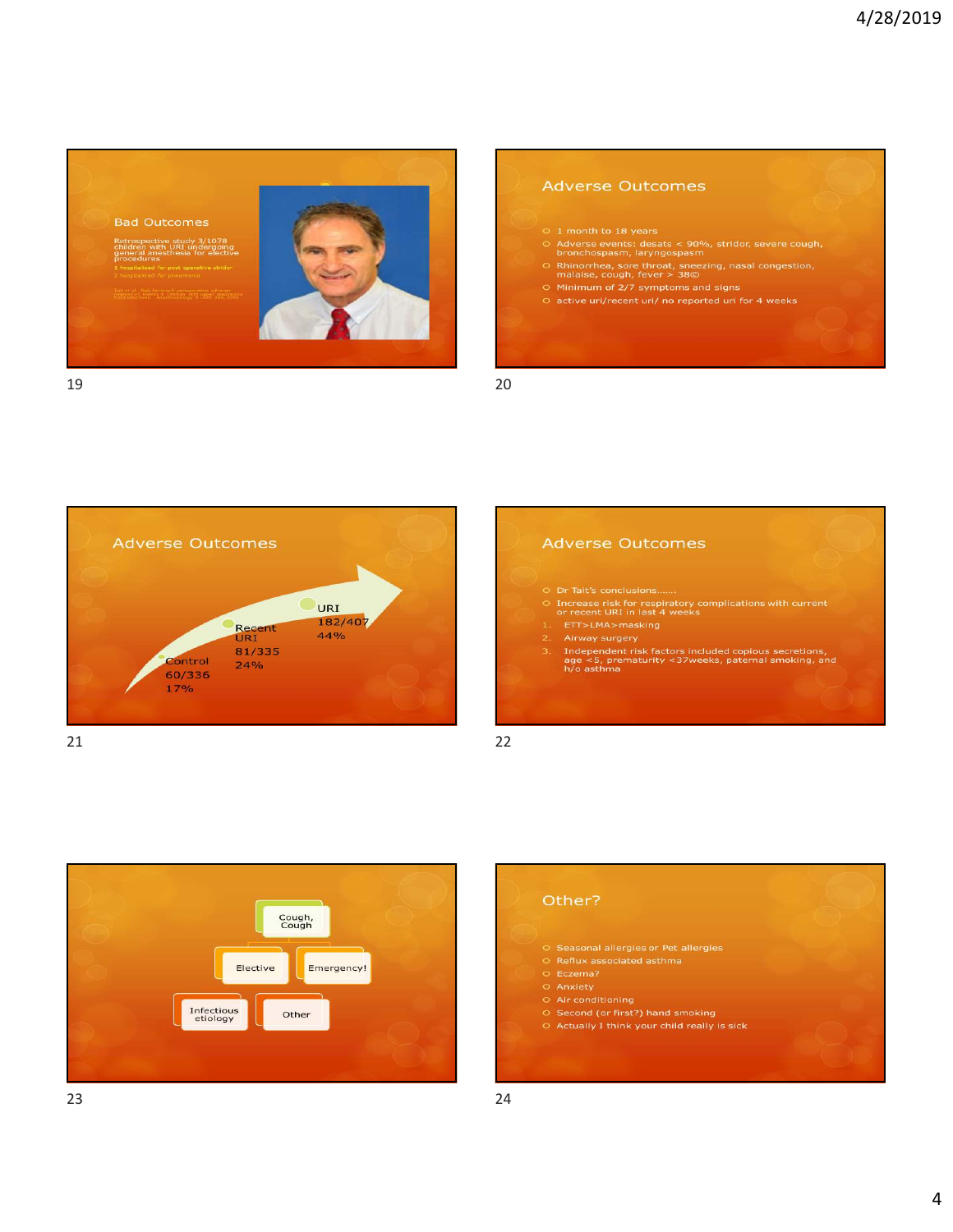





|                                                | Optimizing patients already on or<br>needing additional inhalers or oral<br>medications |
|------------------------------------------------|-----------------------------------------------------------------------------------------|
| Asthma/COPD<br>and the<br>Pulmonary<br>consult | Testing pulmonary function to<br>guide anesthetic plan*                                 |
|                                                | Recommendations for<br>Postoperative management                                         |